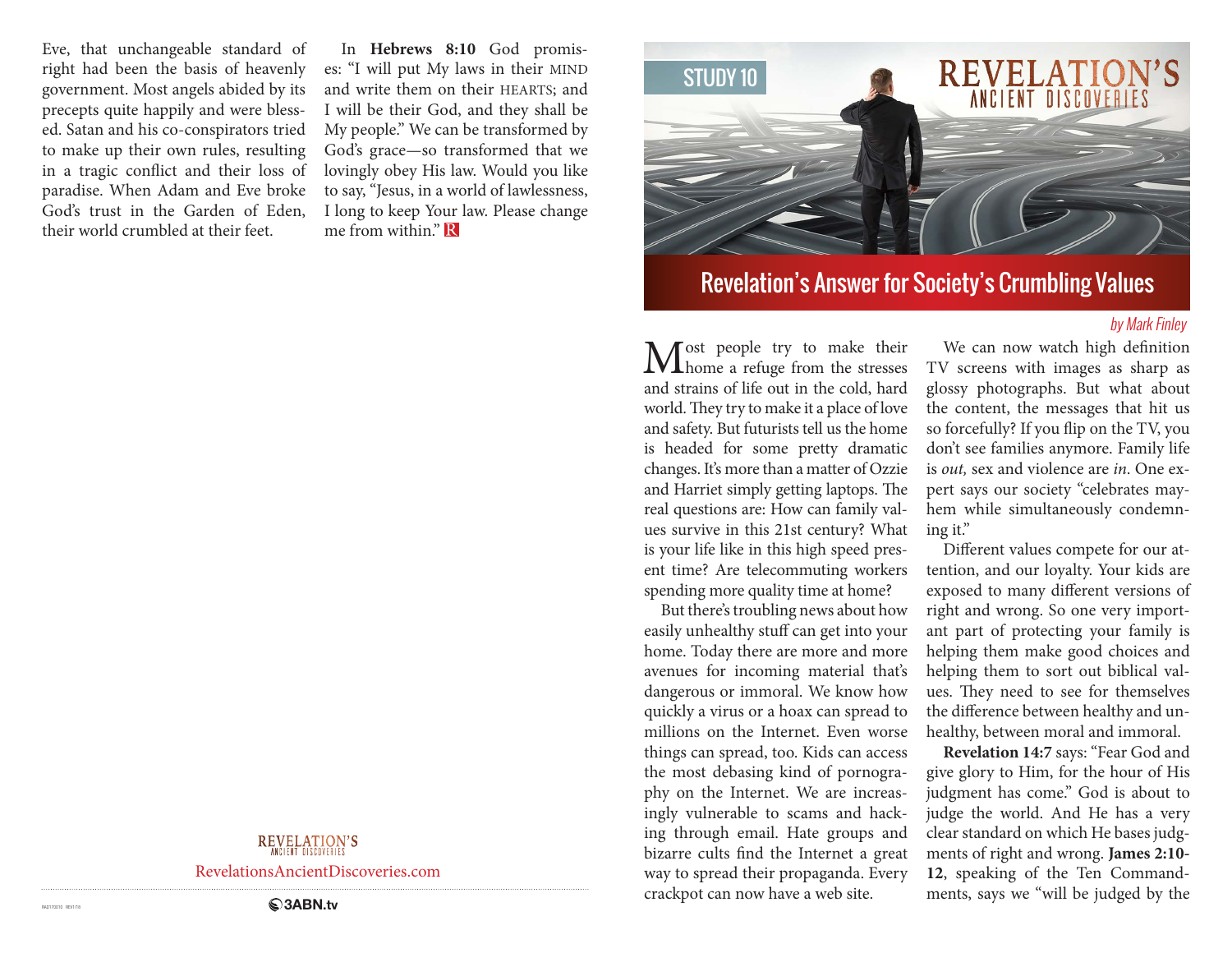law of liberty." God's law is the divine standard in the judgment. It's the law of liberty because allowing God's grace to transform our hearts so our obedience to Him *frees* us from sin's bondage.

Note what **Revelation 11:19** says John saw up in heaven: "The temple of God was opened in heaven, and the ark of His covenant was seen in His temple." John is showing us that the temple in heaven contains the ark of the covenant, which holds the Ten Commandments. The law of God is a transcript of God's character, a description of His will. It shows us clearly the difference between right and wrong.

This truth about God's law and judgment has been disappearing among Christians in recent years. Believers don't want to talk about it

much. Many don't want to think about it at all. And part of the reason we're struggling to protect our families is that we've turned away from God's law for so long. We only want to talk about the gospel—not realizing how judgment and law are part of the gospel. The whole point of Christ dying on the cross was to "justify" us in the judgment, to justify us before God's law.

But we've lost our sense of accountability before a holy God and the sense that He has a great standard for behavior—something to measure our lives against. Here's how the Bible defines sin in **1 John 3:4, KJV**—"Sin is the transgression of the law." Sin is violating heaven's code of conduct.

In **John 14:15,** Jesus said, "If you LOVE Me, keep My commandments." Love doesn't lead me to do what I please—it leads me to do what *He* pleases. **1 John 2:3-4** adds these powerful words: "By this we know that we know Him, if we keep His commandments. He who says, 'I know Him,' and does not keep His commandments, is a liar, and the truth is not in him." When we're committed to Christ, when we truly know Him and surrender to Him, the natural response is to obey Him.

On a practical level, God's law works as a mirror to help us see specific problems in our lives, specific sins. In **Ro-**

We've lost our sense of accountability before a holy God and the sense that He has a great standard for behavior something to measure our lives against.

**mans 7:7** Paul says: "I would not have known sin except through the law. For I would not have known covetousness unless the law had said, 'You

shall not covet.'" **Romans 3:20** adds, "By the law is the knowledge of sin." God's law reveals what sin is. It defines sin. We are not saved by the law. We are saved by grace. **Ephesians 2:8-9**, "By grace you have been saved through faith . . . not of works, lest any man should boast." Salvation comes only through grace. But grace leads us to obedience, not disobedience. "For sin shall not have dominion over you, for you are not under law but under grace." **Romans 6:14**. In this verse Paul declares you won't be dominated by sin—law breaking—because God's grace, His mercy to redeem you from your past guilt and His power working in your life, will enable you to obey God.



Grace and faith don't do away with God's law. **Romans 3:31** asks: "Do we then make void the law through faith? Certainly not! On the contrary, we *establish* the law." So faith, far from doing away with God's commandments, leads us to keep them. In fact, Christ Himself said in **Matthew 5:17**, "Think not [in other words, don't even *think* it!] that I am come to destroy the law, or the prophets: I am not come to destroy, but to fulfill." If God had chosen to destroy His law and thus lower His standard of righteousness, then Jesus need not have died on the Cross, for there would then have been no penalty to pay.

The law simply reveals we are sinners—it can't save us. But what the law CAN do is drive us into the arms of the Savior who does save. We see our weakness, our sin, and cry out, "Help!" That's how, as **Galatians 3:24** says, the law leads us to Christ. **Psalm 19:7** says, "The law of the Lord is perfect, con-

verting the soul." But for many, the law no longer does that, for it has lost its power. Even some churches teach that God has no absolute standards and that His law is no longer relevant to contemporary needs. Some maintain God's law was done away with to make way for the Kingdom of Grace. But removing the standard of right and wrong brings chaos. We're reaping lawlessness, immorality, and rebellion.

It's estimated that more than *35 million* laws have been drafted by human beings to control behavior. But in just ten brief precepts, the Almighty formalized a code that covers all human conduct. And this code was meant to last—God's own finger carved it on tablets of stone! In fact, God's law has existed for all eternity. **Psalm 111:7-9**  says, "All His precepts are sure. They stand fast forever and ever . He has commanded His covenant forever." Long before Sinai, or even Adam and